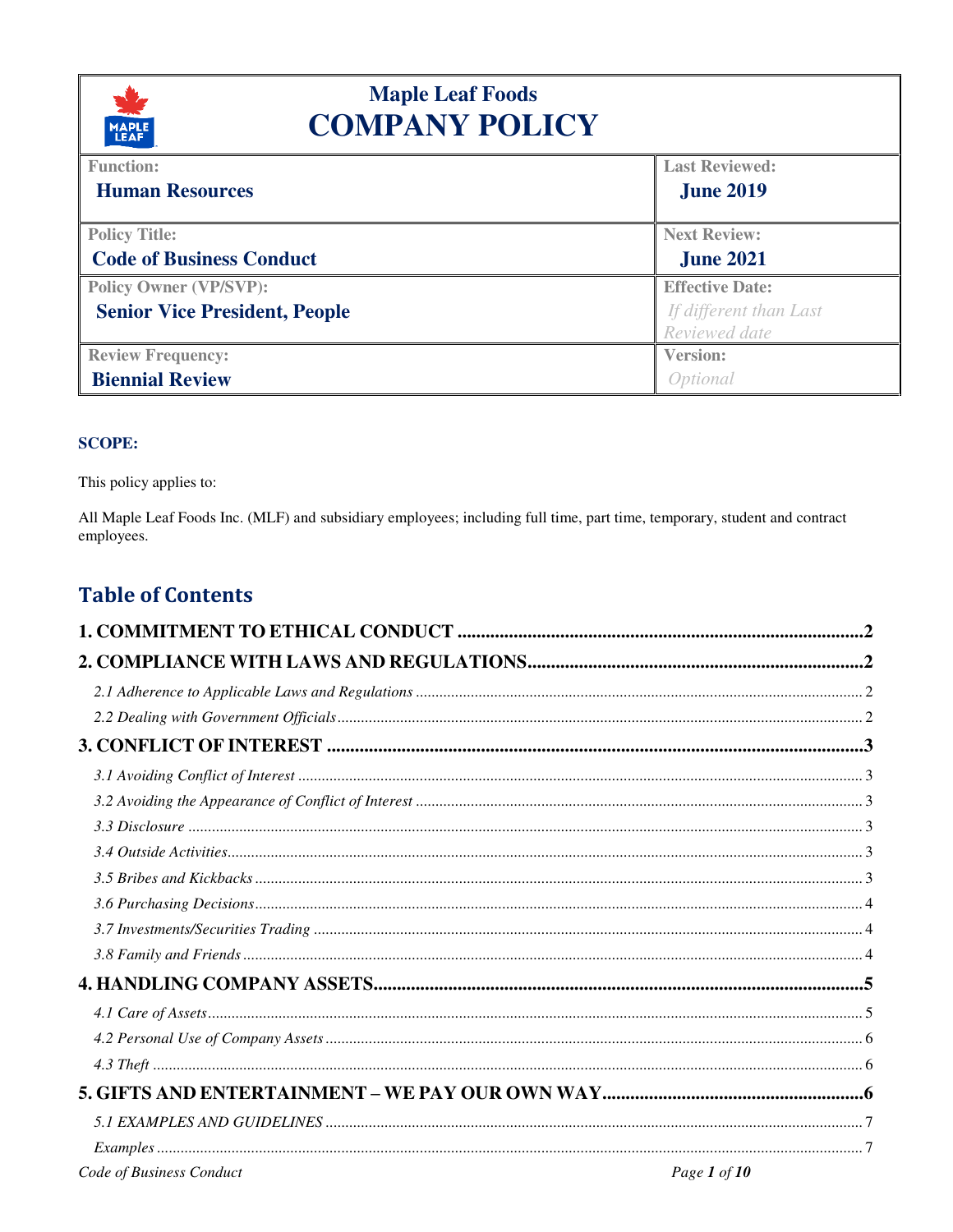## **CODE OF BUSINESS CONDUCT**

## <span id="page-1-0"></span>**1. COMMITMENT TO ETHICAL CONDUCT**

The management of Maple Leaf Foods ("Maple Leaf") is committed to ensuring that Maple Leaf and its employees demonstrate the highest standards of ethics and integrity in all business activities.

Our business philosophy is based on the fundamental values of RESPECT and INTEGRITY in all of our business relationships and activities both within and outside the Company. We have the RESPONSIBILITY to fulfill our commitments with the highest of ethical standards.

These standards will apply both to how Maple Leaf conducts its internal affairs and to how each Maple Leaf business conducts its dealings with customers, suppliers, competitors, and the communities in which we operate.

Guidelines are developed and reviewed by an Ethics Committee, which is chaired by the Chief Executive Officer. The Senior Vice President, People acts as Secretary of the Committee.

## <span id="page-1-1"></span>**2. COMPLIANCE WITH LAWS AND REGULATIONS**

## <span id="page-1-2"></span>*2.1 Adherence to Applicable Laws and Regulations*

Maple Leaf and its employees are expected to comply at all times with all applicable laws and regulations. Maple Leaf will not condone the activities of any employee who violates the law or engages in unethical business practices, even if those activities yield results. No activity may be carried on that will not stand the closest possible public scrutiny. Accordingly, employees must ensure that their conduct cannot be interpreted as being in any way in contravention of the laws and regulations governing Maple Leaf's operations. If you are in doubt about the application or interpretation of any legal requirement, you should refer the matter to your supervisor.

## <span id="page-1-3"></span>*2.2 Dealing with Government Officials*

Dealings with government officials by Maple Leaf or any Maple Leaf representative are to be conducted in a manner that will not compromise the integrity or impugn the reputation of any government, government official or Maple Leaf. Participation, whether directly or indirectly, in any bribes, kickbacks, improper profit-sharing arrangements, illegal gratuities or improper inducements or payments to any government official is expressly forbidden, notwithstanding that they might further Maple Leaf business interests. The restrictions in this section apply to all Maple Leaf business activities and operations around the world, even where such practices may be locally considered to be a way of "doing business" or necessary in a particular country in question.

In addition, Maple Leaf and Maple Leaf Representatives must comply with the Corruption of Foreign Public Officials Act (Canada) and The Foreign Corrupt Practices Act (U.S.) (the "FCPA") as well as local anti-corruption laws in the countries in which Maple Leaf operates (collectively, the "Anti-Corruption Laws"). Under these laws, it is illegal to offer or make a "payment" or other benefit, whether directly or indirectly through a third party acting on Maple Leaf's behalf, to a government official in order to induce favourable business treatment, such as obtaining or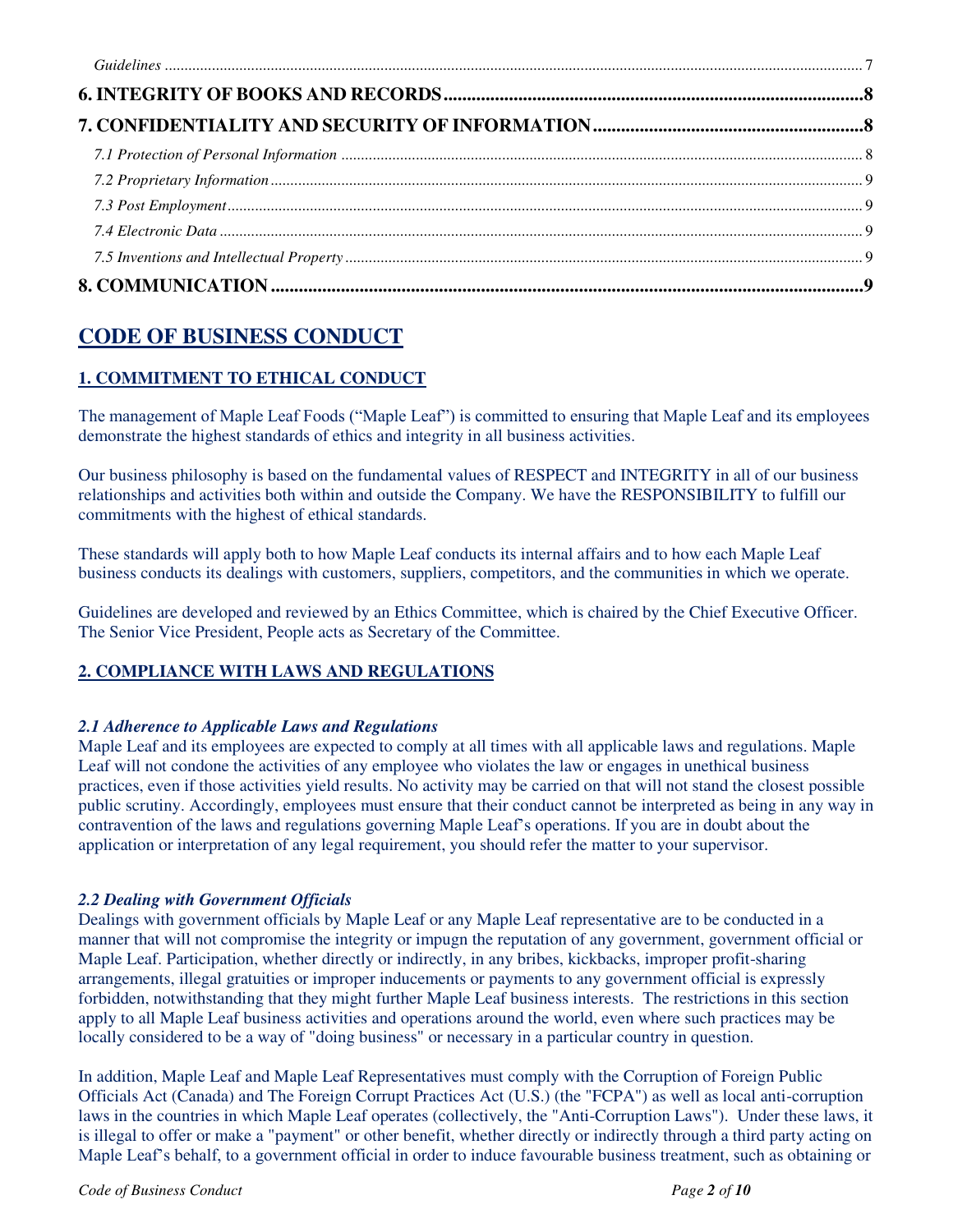retaining business or some other advantage in the course of business. Note that as indicated by its definition, the term "government official" is very broad and includes low-ranking employees of a government or a state-owned entity, political parties and candidates for political office. The definition of "benefit", which for purposes of this Code is treated as a "payment", is similarly broad and includes payments involving travel and entertainment, certain charitable contributions or political donations, sponsorships or other provision of goods and services.

#### <span id="page-2-0"></span>**3. CONFLICT OF INTEREST**

#### <span id="page-2-1"></span>*3.1 Avoiding Conflict of Interest*

Each employee is expected to give his or her first business loyalty to Maple Leaf. Where we are entrusted with making decisions and choices for Maple Leaf it is essential that these decisions are (and are seen to be) free of any inappropriate bias arising from personal relationships or the opportunity for personal gain.

#### <span id="page-2-2"></span>*3.2 Avoiding the Appearance of Conflict of Interest*

We always act in such a manner that your conduct will bear the closest scrutiny. Not only actual conflict of interest, but even the appearance of conflicts is avoided. Perception of conflict of interest can be just as damaging as an actual conflict of interest.

#### <span id="page-2-3"></span>*3.3 Disclosure*

Everyone is expected and obligated to disclose to their supervisor any circumstances that create, or might appear to create, a conflict of interest. This disclosure should be done in writing (e-mail is acceptable) and copied to local Human Resources. The purpose of doing this in writing is to facilitate the tracking and cataloguing of cases so that they might be used for future reference and guidance and to ensure that there is no doubt that the disclosure was made. Human Resources will maintain the tracking mechanism.

Depending upon the nature of the conflict and the particular circumstances, a procedure for dealing with the conflict will be prescribed by the appropriate Maple Leaf authority and accepted in writing by the employee involved.

Prompt and full disclosure is the best way to avoid compromising situations and to reduce our risk of becoming entangled in any appearance of compromise.

The rest of this section deals with a number of circumstances where conflicts of interest may arise and where disclosure in writing should be made.

#### <span id="page-2-4"></span>*3.4 Outside Activities*

Outside employment, whether for another company or for yourself, can create a perceived conflict of interest. It is strongly discouraged at every level and will be prohibited under the following circumstances:

- If it interferes in any way with the performance of your duties.
- If it is connected in any way with a company that has any business relations with Maple Leaf.
- If it is a business competitor.
- If it calls upon the primary professional skills for which you are employed at Maple Leaf and could result in a potential or perceived conflict of interest.

Directorships are dealt with on a case-by-case basis. In certain circumstances, they can benefit both the employee and Maple Leaf. In others, they can be viewed as a conflict of interest or a hindrance to one's primary duties.

If you are at all unsure as to whether your outside employment or directorship violates the above rules, you should check with your supervisor and ensure that the conclusion is documented.

Maple Leaf encourages employees to engage in volunteer community activities. However, these should be disclosed to your supervisor if they might appear to compete for your time and attention to your responsibilities.

#### <span id="page-2-5"></span>*3.5 Bribes and Kickbacks*

As Maple Leaf employees, or as an agent or representative, we do not offer, give, solicit, or receive any form of bribe, kickback, or improper inducement in order to secure business or regulatory approval. This principle applies to Maple Leaf transactions everywhere in the world, even where the practice is widely considered "a way of doing business."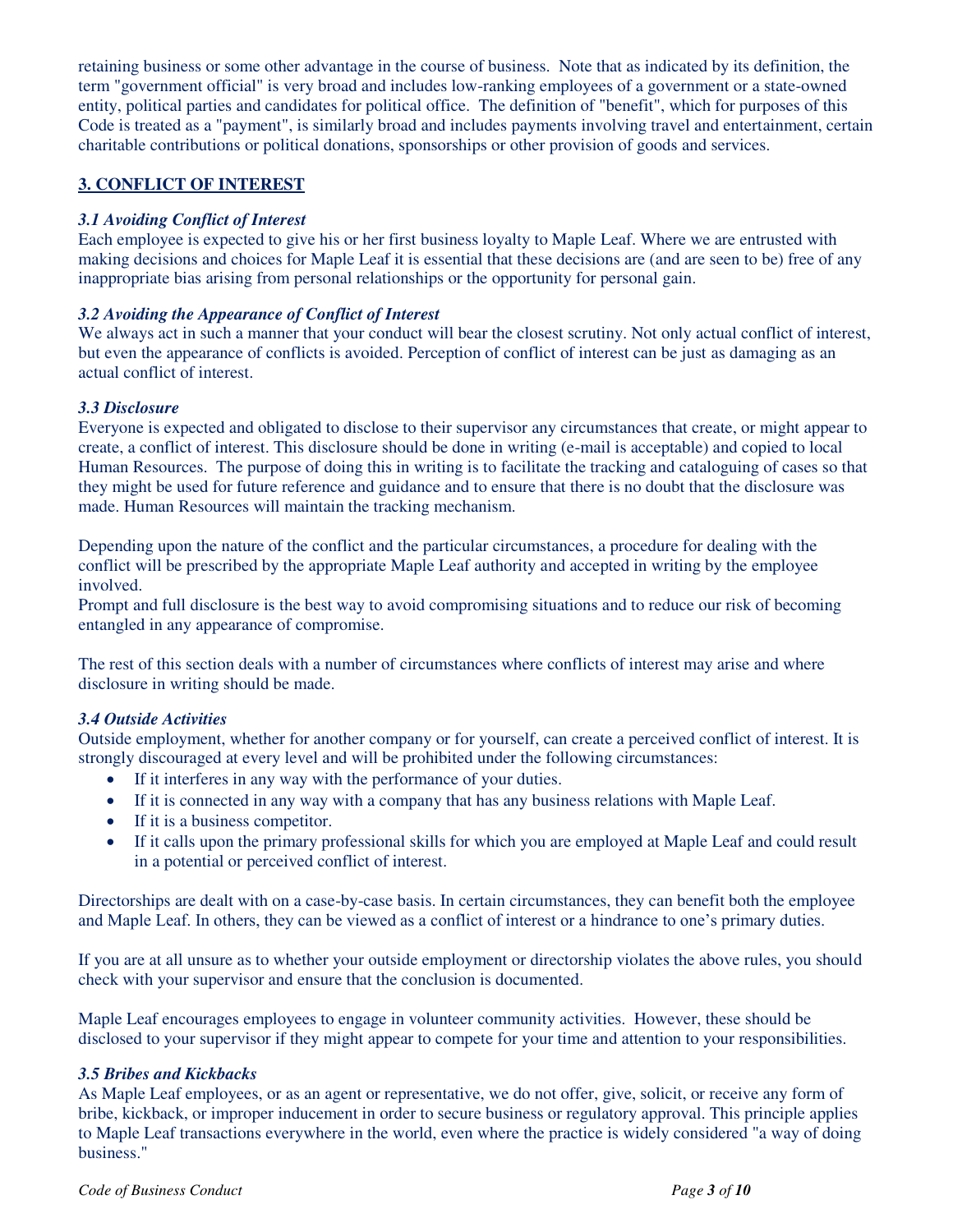#### <span id="page-3-0"></span>*3.6 Purchasing Decisions*

The selection of suppliers and tendering of goods or services to Maple Leaf shall be based on quality, price, service and benefit to Maple Leaf.

We never exert, or attempt to exert, influence to obtain special treatment on behalf of a particular supplier. Even to appear to do so can undermine the integrity of our established procedures. It is essential that suppliers competing for Maple Leaf's business have confidence in the integrity of our selection process.

Maple Leaf has a significant commitment to creating social value, primarily through the Maple Leaf Centre for Action on Food Security. To support these efforts, Maple Leaf may seek either financial or gifts in kind from external stakeholders, including suppliers. This outreach may include fundraising campaigns or individual requests for contributions. Suppliers may also voluntarily seek to provide pro bono services as a contribution to the Centre and its work.

It is a fundamental principle that any support that the Company receives for charitable causes must never compromise the impartiality of the relationship that we have with our suppliers. Any efforts to seek funds or accept funds or gifts in kind from suppliers, must be approved in advance by the President and CEO and the Ethics Committee, and any such requests must be conducted under the supervision of the SVP Operations, Supply Chain and Purchasing or his designate. Such donations will be tracked by Internal Audit and reported to the Ethics Committee.

Maple Leaf employees are prohibited from soliciting suppliers for charitable donations without this approval.

#### <span id="page-3-1"></span>*3.7 Investments/Securities Trading*

Investing: Employees do not invest in any organization that competes with or has a business relationship with Maple Leaf in any way that such investment could create a conflict of interest. This policy does not prohibit personal investments in widely traded public companies, unless the size of the investment could create the perception of a conflict of interest. Generally, any investment which represents less than 1% ownership a company will not create a conflict.

People who trade in financial or currency instruments on behalf of Maple Leaf are prohibited from trading in the same instruments on any other account.

No Maple Leaf employee shall deal in tradable commodities that are core to our businesses (e.g. hogs).

Insider trading is making use of non-public material information about Maple Leaf, its customers or suppliers, to achieve an unfair advantage in the buying or selling of shares or other securities. It is illegal, and you must avoid it. Tipping, which is providing inside information to another party for the purpose of achieving an unfair market advantage, is also illegal.

#### <span id="page-3-2"></span>*3.8 Family and Friends*

While conflict of interest guidelines are not intended to interfere unduly with your family or personal life, there are situations where the actions of family members and close friends may constitute a conflict of interest for you.

#### Examples:

- If your spouse, a relative, or a close personal friend is an employee of, or has a substantial interest in, a business seeking to provide goods and services to Maple Leaf, you cannot be involved in making any decisions regarding that business. You must also ensure that your position in Maple Leaf does not (and in no way appears to) influence the bidding, product qualification, or negotiation processes in any way.
- If you are directly involved in purchasing, or research and development functions, where a family member's employment position (with a competitor, supplier, or customer of Maple Leaf) may place you in a conflict of interest, disclose the situation to your manager immediately.

Maple Leaf fully supports relatives working in the organization as we are always trying to attract top talent. However, it is our strong preference that they should not report within the same organizational line or where there is a significant sphere of influence. In this respect, relatives are defined as direct family members including parents,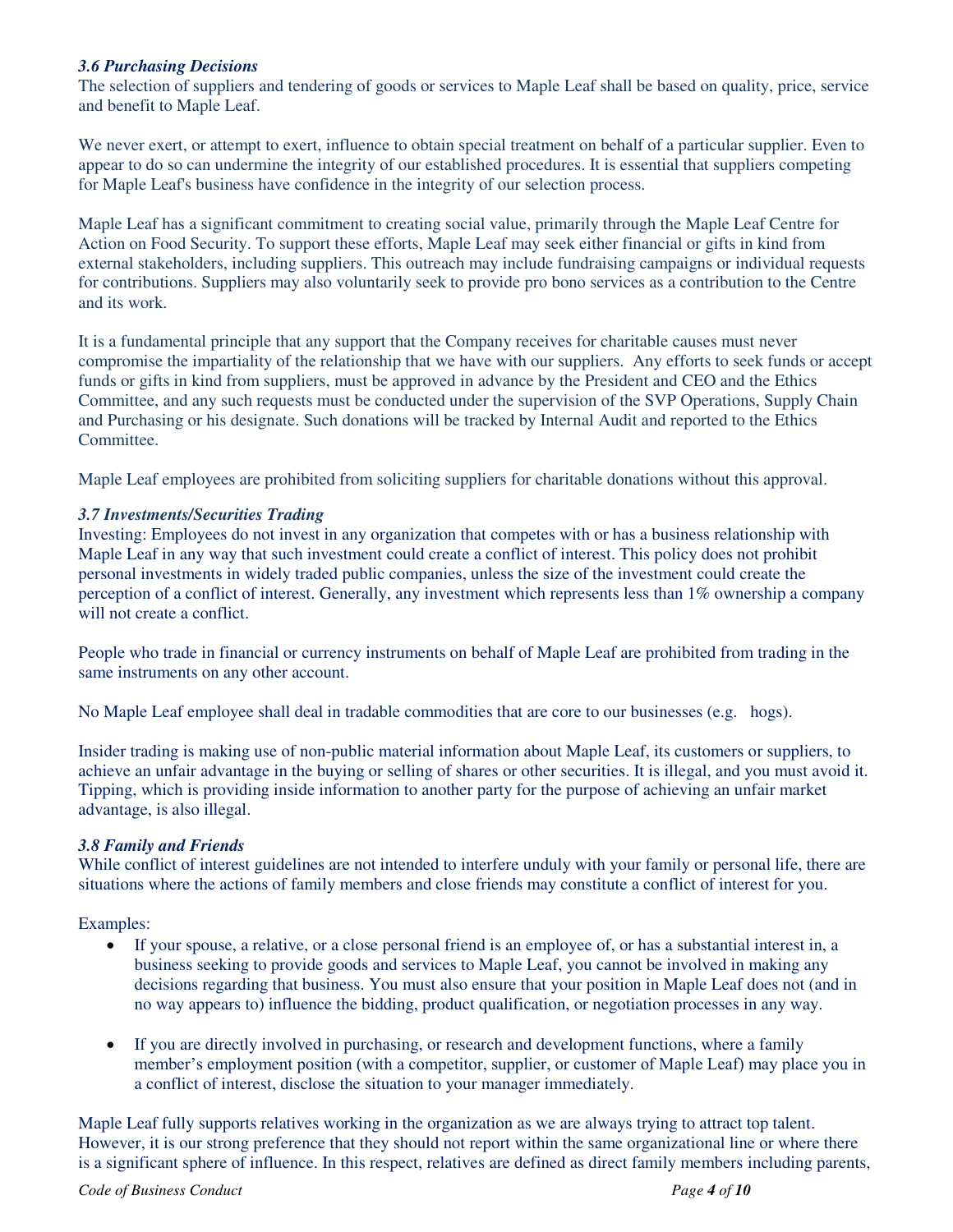grandparents, grandchildren, aunts/uncles, cousins, siblings and those who share a conjugal relationship. The same organizational line means a reporting relationship whereby, the junior person would fall under the supervision of the senior one if you traced a line up the organization chart. For example, if a financial analyst reported to a financial manager who in turn reported to a director, who in turn was a subordinate of a VP Finance, we would discourage the situation where the analyst and the VP were related. Significant sphere of influence refers to a situation where one relative, although in a different reporting line, still could have significant influence over the other relative. For example, a senior Human Resources executive may not be in a situation where a relative is in the same organizational line, but if the Human Resources executive supported the same function or department, there would be a situation of significant sphere of influence.

Where such reporting relationships are unavoidable or are actually in the best interests of the Company, the Ethics Committee may approve the reporting relationship with appropriately established governance mechanisms in place for processes such as PAD/LER completion, promotions, transfers, compensation decisions, other career issues, etc., and as long as the reporting structure is greater than two organizational levels removed.

Should a function wish to apply for such a waiver, the following will apply:

- If the senior individual is an executive or a member of the Senior Management Forum in a function, the head of the function unit may apply to the Ethics Committee outlining the proposed reporting relationship, the reason for the exception and the governance processes that are being established.
- If neither of the two people in question are executives or members of the Senior Management Forum, the same submission is made but to the Chief Operating Officer or the Chief Executive Officer for approval.

Situations that have existed before the adoption of the Code of Business Conduct (1999) may be permitted to continue but must be disclosed to your Human Resources staff.

Situations that develop as a result of a new relationship must follow the guidelines outlined above.

The hiring of temporary staff or summer students need not adhere strictly to the foregoing procedures, but function or department leads need to be mindful of the perceptions of conflicts that can arise and structure the work and the supervision of same with this in mind.

Situations may arise where family members of a controlling shareholder work in the Company. In these cases, all approvals for same will be made by the independent members of the Board of Directors.

#### <span id="page-4-0"></span>**4. HANDLING COMPANY ASSETS**

We are all entrusted with the care and use of company assets with the expectation that they will be used for the benefit of, and as directed by, Maple Leaf. Using company assets (whether physical, financial, or time) for your personal gain is a violation of this trust. You may not, therefore, obtain, use, or divert Maple Leaf property for your personal gain or benefit, or for the personal gain or benefit of anyone else.

#### <span id="page-4-1"></span>*4.1 Care of Assets*

You are responsible for the proper use and security of company property entrusted to you. You should ensure that all Maple Leaf property assigned to you is maintained in good condition. You should be able to account for such equipment at all times in accordance with established procedures. The loss of company assets should be reported immediately to your supervisor.

Information and records are important company assets. All records, whether paper or electronic formats, should be properly filed and stored in order to protect them from loss or damage, to reduce the possibility of inadvertent disclosure of confidential information, and to ensure ready access by others who may need to refer to them. Destruction of information, in any format, must comply with established procedures.

All information and records are retained and disposed by policy and procedures that identify authentic, official records, set retention periods based upon law and Maple Leaf requirements and govern the Company's records management program. These procedures are outlined in the Records Management Policy, available on the MyMLF portal.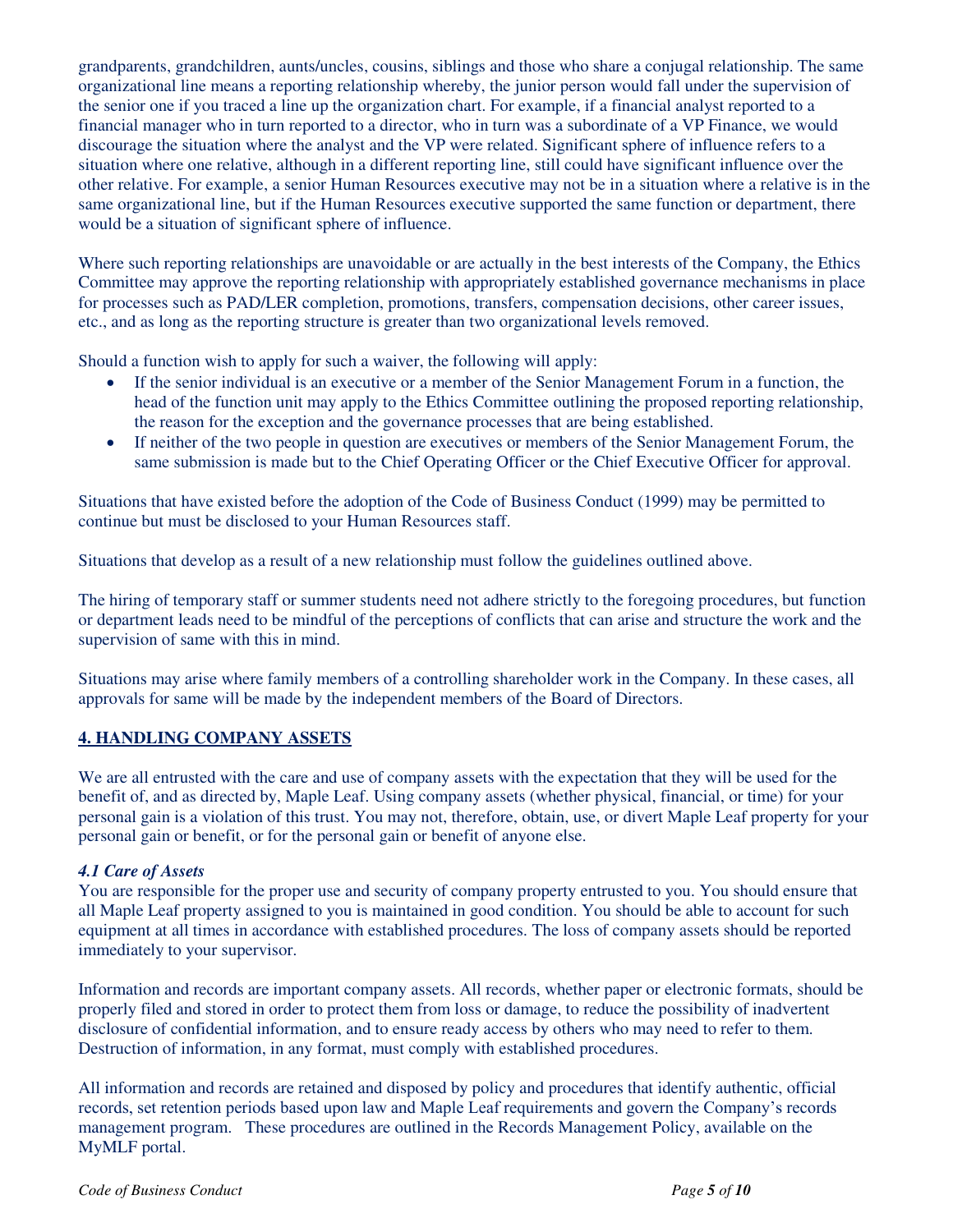#### <span id="page-5-0"></span>*4.2 Personal Use of Company Assets*

Any use of Maple Leaf property or services that are not solely for the benefit of Maple Leaf must be approved in advance by your supervisor.

Common sense dictates that some items, such as the occasional local phone call on personal affairs, are acceptable, for example, while having your club newsletters processed by the Maple Leaf mailroom clearly is not. Use good judgment and, if in doubt, err on the side of disclosure and getting approval.

Company computing systems and equipment, plus all information contained within these assets, are provided to employees as necessary tools for job performance. We are all expected to use these tools in full accordance with relevant Maple Leaf policy.

Company cars may be made available to certain employees with an expectation of a reasonable amount of personal use, subject to applicable Maple Leaf policy.

Company time is a valuable asset. We all have an obligation to be honest with time, to perform your job to the best of your abilities, and to report to work in a manner fit to perform all assigned duties.

If you have any doubt as to the appropriate use of any company property, assets, or services, ask your supervisor.

#### <span id="page-5-1"></span>*4.3 Theft*

Theft of Company assets is the most fundamental breach of the employment relationship. Maple Leaf will not tolerate theft under any circumstances and will terminate and prosecute in such situations.

#### <span id="page-5-2"></span>**5. GIFTS AND ENTERTAINMENT – WE PAY OUR OWN WAY**

Receiving gifts or entertainment from suppliers, potential suppliers or customers is against Maple Leaf policy. Entertainment could include drinks, dinners, event tickets, parties, trips and the like. Notwithstanding, it is recognized that some business entertainment or social activity with business associates may be appropriate and beneficial to Maple Leaf when undertaken with discretion. The following guidelines are not intended to prevent the development of close relationships with suppliers or customers, rather they are intended to indicate how these can be developed while still ensuring that Maple Leaf's interests are protected and that the integrity of Maple Leaf and its employees is maintained. We believe that a "we pay our own way" philosophy sends a powerful message with respect to our ethical standards, which can only enhance our business reputation.

- 1. If there is a good business case for entertaining or socializing with business contacts in your role as a Maple Leaf employee, you must pay for all costs of such entertainment and apply for reimbursement through the established expense claim process.
- 2. If you participate in business related entertainment that advances Maple Leaf interests but where it is inappropriate or impossible for Maple Leaf to pay (e.g. social courtesy and grace would make attempted payment offensive to the host) then you should accept the entertainment graciously on behalf of Maple Leaf, and disclose it to your supervisor in writing, preferably in advance.
- 3. If you are offered business entertainment in your role as a Maple Leaf employee that does not advance Maple Leaf's business goals, decline it graciously.

Circumstances may develop where business contacts from supplier organizations have been, are or become personal friends. This should be handled with care. The Code of Business Conduct is not meant to interfere with friendships, but we must exercise discretion to avoid any real or perceived conflicts. Where possible, we should always seek to follow the "We Pay Our Own Way Principle" where entertainment is concerned. Visits to an individual's personal home may preclude this and are permitted.

We should also ensure we excuse ourselves from any business dealings that might include a personal friend.

Finally, when in doubt, it is always constructive to disclose the relationship to your supervisor, and how that relationship may affect the company.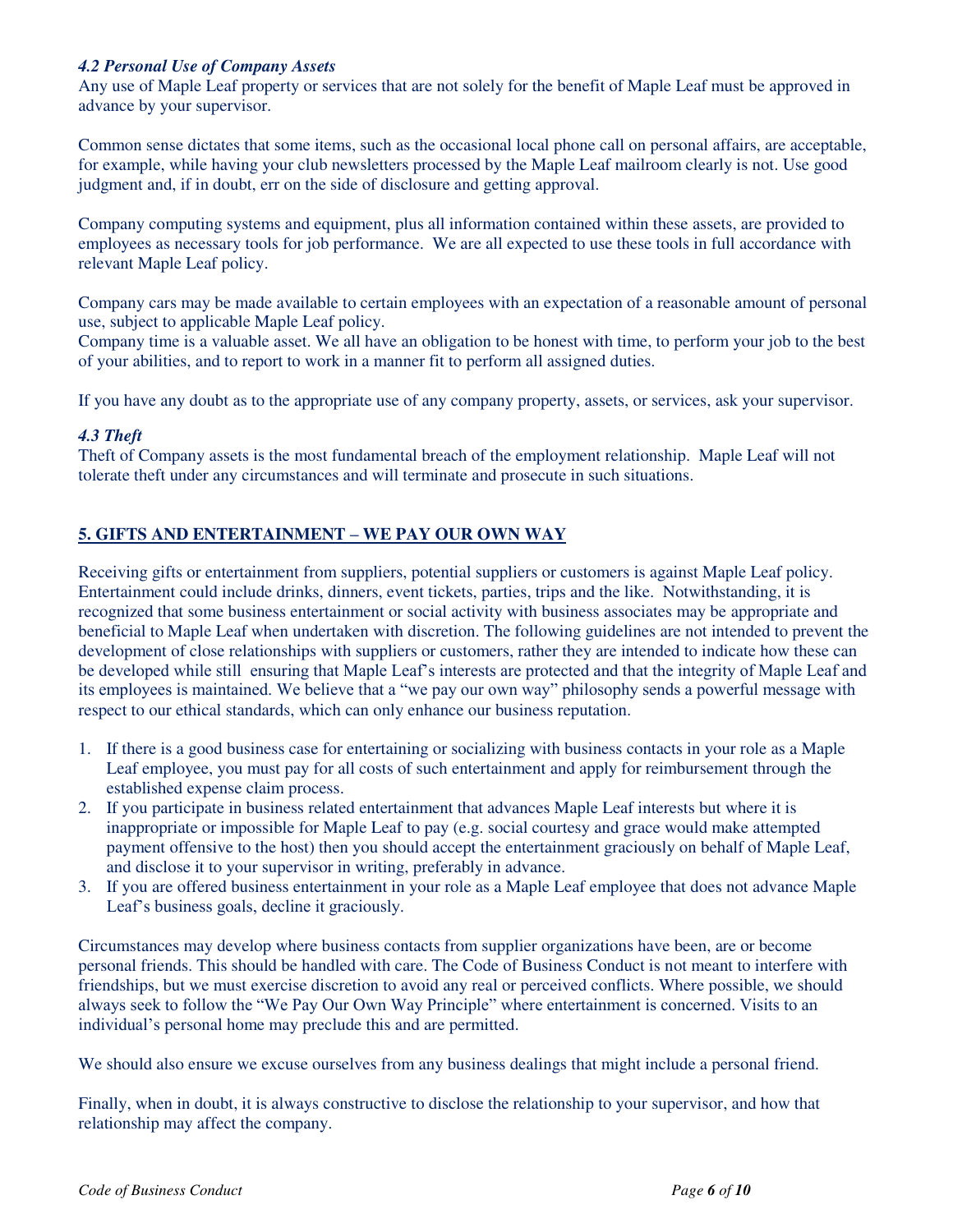The following examples and guidelines will help you to determine how to manage gift and entertainment issues.

## <span id="page-6-0"></span>*5.1 EXAMPLES AND GUIDELINES*

<span id="page-6-2"></span><span id="page-6-1"></span>

| <b>Examples</b>                                                      | <b>Guidelines</b>                                                                                            |
|----------------------------------------------------------------------|--------------------------------------------------------------------------------------------------------------|
| You are offered cash, bonds, negotiable                              | Do not accept it. This is clearly unacceptable. Such an                                                      |
| securities etc.                                                      | offer should be reported to your supervisor                                                                  |
|                                                                      | immediately, in writing.                                                                                     |
| A supplier offers to pay all of your expenses,                       | You should not accept this offer. If it is appropriate                                                       |
| including travel, to a trade show or to view a                       | for you to attend, Maple Leaf will pay for your                                                              |
| product.                                                             | expenses and arrange for you to attend the show or                                                           |
|                                                                      | product viewing.                                                                                             |
| A holiday gift basket arrives for you, either at<br>work or at home. | The gift should be returned, if possible, or handed<br>over to your supervisor. A letter of thanks should be |
|                                                                      | sent to the gift giver indicating where the gift was sent                                                    |
|                                                                      | (e.g. to a charity or shared among other Maple Leaf                                                          |
|                                                                      | employees).                                                                                                  |
| An out-of-town supplier's representative calls                       | You decline the offer of the evening dinner, but                                                             |
| and offers to take you and your spouse out to a                      | suggest that you meet the following day for a modest                                                         |
| luxury dinner that evening to discuss their                          | business breakfast or lunch to discuss their products.                                                       |
| newest products.                                                     | Maple Leaf will pay for the meal through normal                                                              |
|                                                                      | expense procedures.                                                                                          |
| You understand that a Maple Leaf supplier is                         | You should neither solicit nor accept product from                                                           |
| willing to provide gifts or supplies to support a                    | suppliers.                                                                                                   |
| Maple Leaf holiday party, golf tournament, etc.                      |                                                                                                              |
| You are asked to solicit support or sponsorship                      | You should not use your position at Maple Leaf to                                                            |
| of a local sports team or local event by using                       | influence others. Any requests for sponsorship should                                                        |
| your position at Maple Leaf.                                         | be handled through the appropriate divisional                                                                |
| You are invited to attend a golf tournament.                         | procedures.<br>You should discuss the invitation with your                                                   |
|                                                                      | supervisor. If the time to be spent will be useful to                                                        |
|                                                                      | Maple Leaf, your attendance may be approved. Where                                                           |
|                                                                      | possible and appropriate, Maple Leaf will pay for your                                                       |
|                                                                      | fees.                                                                                                        |
| You are attending a golf tournament and win                          | Decline the prize.                                                                                           |
| the tournament or a prize for some other                             |                                                                                                              |
| accomplishment (e.g.; closest to the pin).                           |                                                                                                              |
| You attend a golf tournament and there is a                          | All purchased tickets should be expensed and any                                                             |
| raffle for prizes/cash.                                              | winnings declined.                                                                                           |
| You are offered a free fishing trip, ski trip etc.                   | Maple Leaf employees are not permitted to accept                                                             |
| by a Maple Leaf supplier.                                            | such offers.                                                                                                 |
| You are offered sports or cultural events                            | If there is a good business case for attending the event                                                     |
| tickets.                                                             | with the giver and it is not practical for Maple Leaf to                                                     |
|                                                                      | pay for it, accepting these tickets is acceptable,                                                           |

*Code of Business Conduct Page 7 of 10*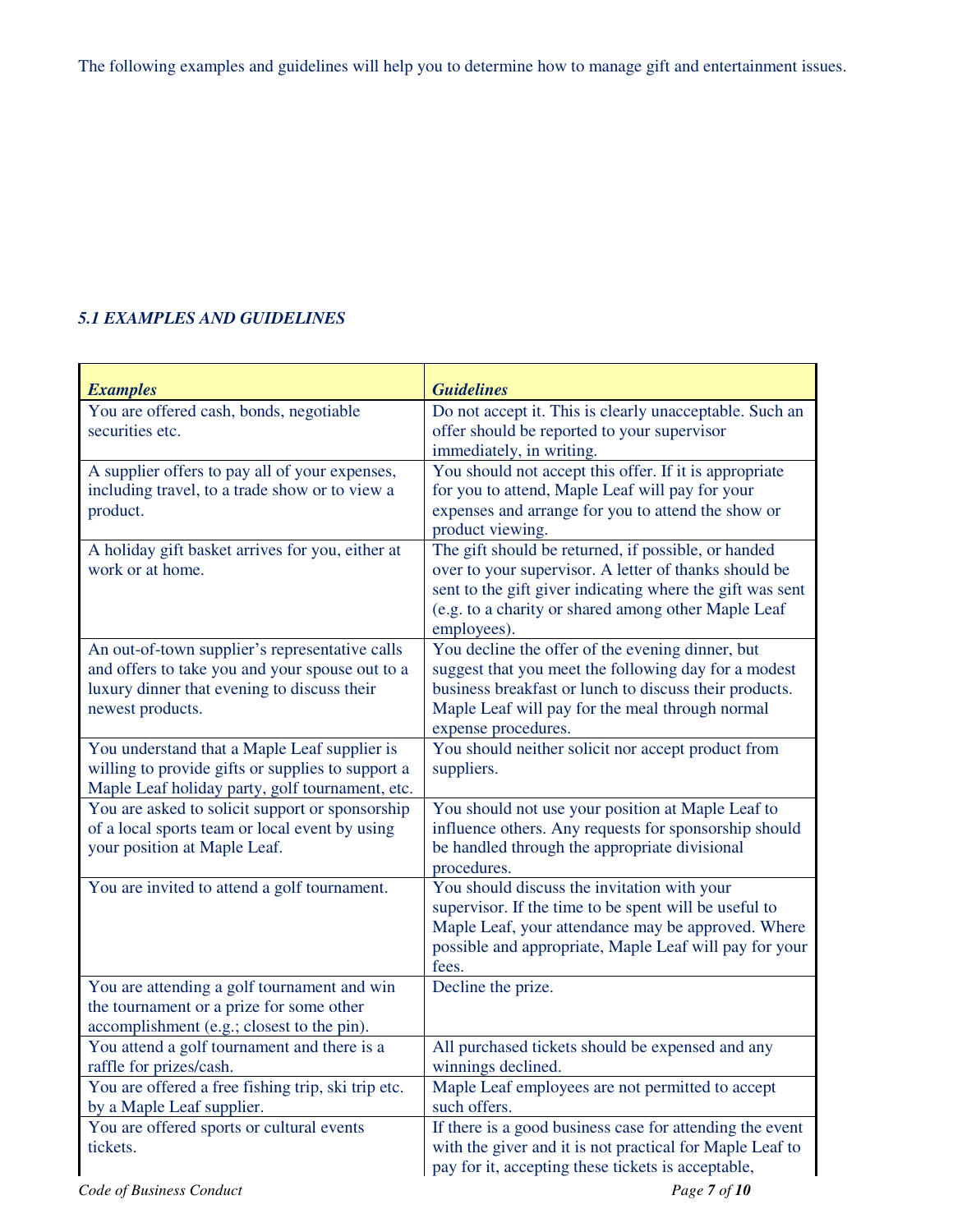| <b>Examples</b>                                                                  | <b>Guidelines</b>                                                                                                                                                                                                                                                                              |
|----------------------------------------------------------------------------------|------------------------------------------------------------------------------------------------------------------------------------------------------------------------------------------------------------------------------------------------------------------------------------------------|
|                                                                                  | provided it is fully disclosed to your supervisor, in<br>writing and in advance of the event.                                                                                                                                                                                                  |
| You are working with a supplier and the<br>meeting extends over the lunch hour.  | You suggest that you continue the discussion over<br>lunch, and eat at an establishment that permits you to<br>continue your work. Maple Leaf will pay for the meal<br>through normal expense procedures. Bill splitting is<br>$disconraged - you should pay for the supplier and$<br>expense. |
| You are offered promotional items from a<br>supplier (e.g. cap, mug, pen, etc.). | You may accept promotional items with a value of<br>\$20 or less. More expensive promotional items<br>should be declined.                                                                                                                                                                      |

#### <span id="page-7-0"></span>**6. INTEGRITY OF BOOKS AND RECORDS**

Maple Leaf has clearly established procedures for the maintenance of books, transactions, and records. Following these procedures, with full disclosure of all facts—good and bad—ensures the integrity of Maple Leaf's accounting and business records. All records-keeping documents, whether paper or electronic, are to be properly maintained to facilitate the preparation of accurate financial statements, asset management records, and production of accurate Management Control Reports.

Everyone who makes business decisions is accountable for those decisions and is required to report the results promptly. The integrity of all records thus determines the quality of business decisions made by Maple Leaf and the health of the business.

Any deviation from accounting or record-keeping procedures, whatever the motivation, is damaging to the interests of Maple Leaf and will be regarded as grounds for dismissal.

The following are examples of circumstances or transactions that are clearly prohibited:

- Maintenance of any account, fund or other asset that is not reflected in the books or records of Maple Leaf.
- Documentation that intentionally misrepresents a transaction (e.g. dummy or false receipts or invoices, false declarations, misleading reports).
- Delaying the recording of a transaction or advancing the recording of a transaction to match budget timing.
- Grouping, splitting or misrepresenting transactions to obscure their true nature.

All Maple Leaf records are governed by legal, regulatory, business and historical requirements and the rules for retention and disposition are set out in the Maple Leaf Records Retention / Disposition Schedule. This Schedule can be accessed through the Records Management Policy, available on the MyMLF portal).

#### <span id="page-7-1"></span>**7. CONFIDENTIALITY AND SECURITY OF INFORMATION**

The handling of information is an area where Maple Leaf particularly relies on the integrity, discretion, and common sense of every employee: information is a key corporate asset. Employees who have access to confidential information—proprietary, technical, business, financial, joint-venture, customer and employee information that is not available publicly—must take every precaution to keep it confidential. The duty of confidentiality not only prohibits the disclosure of confidential information to others, but also prohibits the use of confidential information for unauthorized purposes.

#### **Any attempts by any unauthorized person to obtain information or to enter restricted company premises should be reported to your supervisor as soon as possible, by whatever means possible. A follow-up in writing should also be initiated.**

#### <span id="page-7-2"></span>*7.1 Protection of Personal Information*

Maple Leaf Foods takes protection of your personal information seriously, including when we use outside service providers to store, manage and process information, which may include personal information of employees. It is

*Code of Business Conduct Page 8 of 10*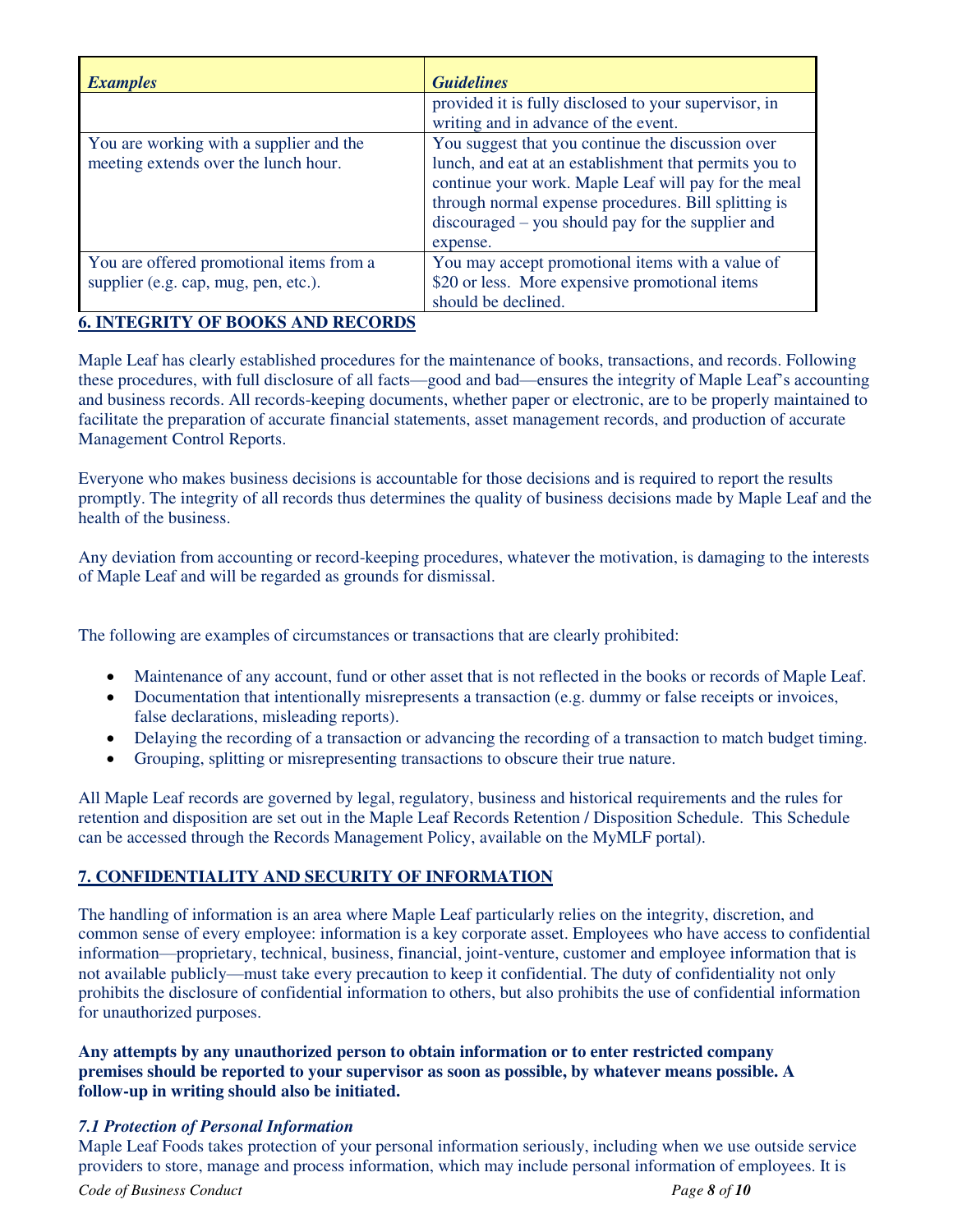possible these service providers process or store personal information outside Canada or the US. We want to assure you that we continue to impose on these service providers' high standards for cybersecurity, however we cannot guarantee that information in other jurisdictions won't be accessed by foreign law enforcement, courts, and national security authorities.

#### <span id="page-8-0"></span>*7.2 Proprietary Information*

Maintaining the security of proprietary information is vital to Maple Leaf. For example, if proprietary information of even a general nature is made available to a competitor, it may give them a market advantage over Maple Leaf. Or, if a competitor gains specific business or technical information it could permit them to avoid costly research expense and development time thereby giving them a strong competitive advantage over Maple Leaf. It is your duty to maintain all confidentiality procedures to prevent any breaches of security.

#### <span id="page-8-1"></span>*7.3 Post Employment*

Your obligation and legal responsibility to protect and not divulge Maple Leaf's proprietary and confidential information continues even after you leave Maple Leaf's employment, including solicitation of Maple Leaf employees.

#### <span id="page-8-2"></span>*7.4 Electronic Data*

The increasing use of and dependence upon electronic technology (computer files, e-mail, and social media) presents a challenge to security of information. You should exercise particular care to follow procedures and guidelines established for the secure use of these types of technology and protection of company information.

Computers and all portable media devices used to record business related information should be afforded a high level of security. Since the information stored in this way is not visible it is easy to forget that it is vulnerable. All storage, maintenance and backup procedures must be carefully followed. Use of free third party online storage sites to store or transmit business data is strictly prohibited, unless approved by Information Solutions.

#### <span id="page-8-3"></span>*7.5 Inventions and Intellectual Property*

All inventions, intellectual property, manufacturing process innovations, and management innovations arising from employment with Maple Leaf, which are made or conceived in the course of your employment, are naturally the property of Maple Leaf. Sharing or transferring of such intellectual property is prohibited without express written permission of Maple Leaf.

#### <span id="page-8-4"></span>**8. COMMUNICATION**

Meeting our commitment to integrity and high ethical standards requires a clear communication of expectations and honest feedback on performance.

Maple Leaf will make every effort to ensure that you are informed of the policies, guidelines, rules, and procedures for which you are to be held accountable. You can expect your supervisors and managers to provide appropriate training and clarification.

Every Maple Leaf employee holds a position of trust and a part of this trust must be the obligation to report promptly, fairly and accurately any conduct or circumstance that may be contrary to this Code of Business Conduct, relevant laws or regulations, or against the interests of Maple Leaf generally. Although you may find this difficult to do, it is a critical component of any code of ethical conduct. In the vast majority of cases, violations are only detected by other employees. As a result, failure to report breaches can be as serious as the misconduct itself.

To report a breach of policy you should contact one of the following:

- Your Human Resources Department
- Your supervisor
- Your department or function head
- Any member of the Ethics Committee, names of which will be kept up to date in the Ethics Line Policy, available on the MyMLF portal.